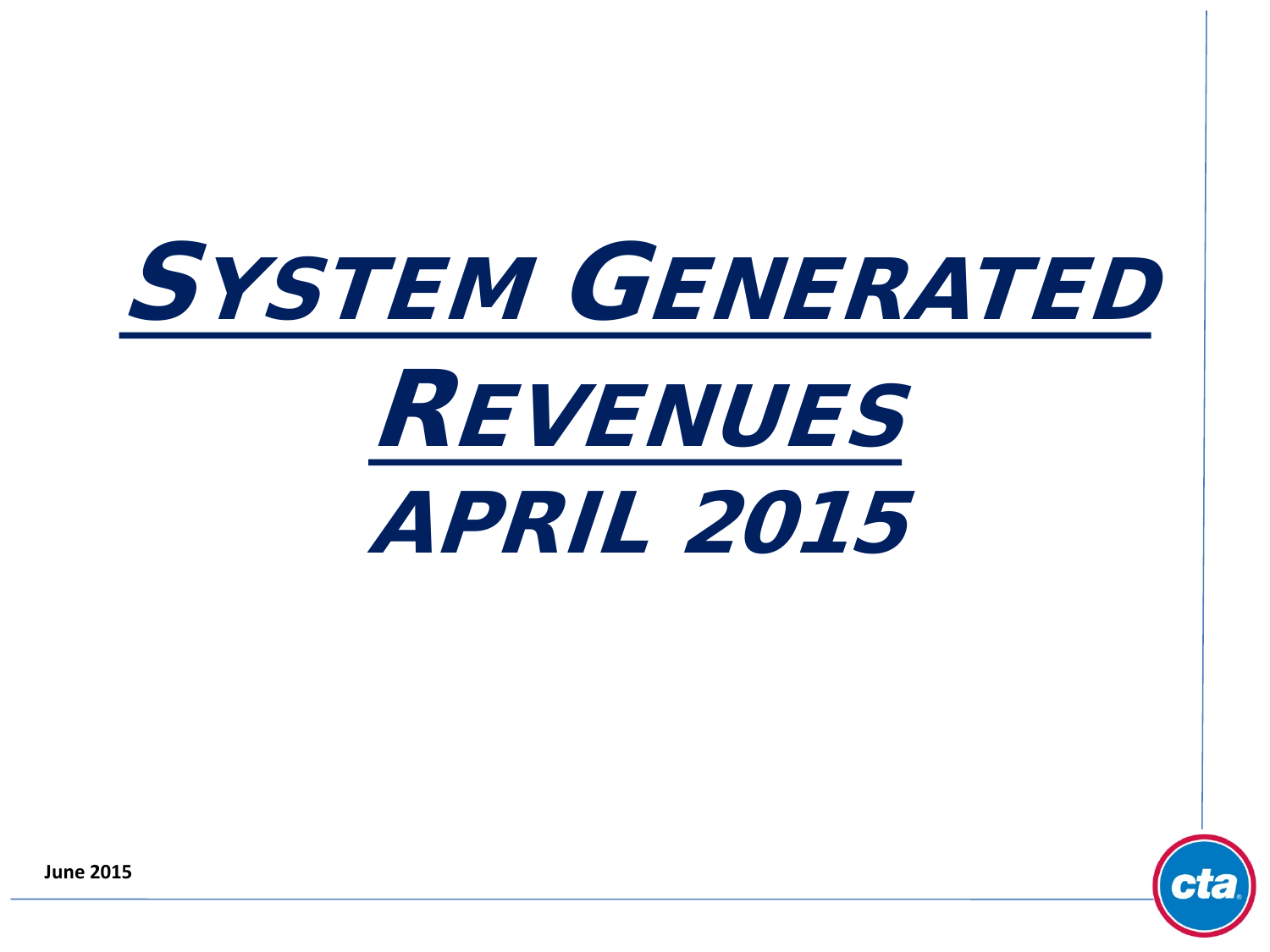# APRIL REVENUES: VARIANCE TO BUDGET

| <b>Dollars in Millions</b>    | <b>Actual</b><br><b>APR 2015</b>            | <b>Variance</b><br><b>Variance</b><br>to<br>to<br><b>Budget</b><br><b>APR 2014</b> |  |  |
|-------------------------------|---------------------------------------------|------------------------------------------------------------------------------------|--|--|
| Farebox                       | \$29.5M                                     | 2.3M<br>1.1M                                                                       |  |  |
| Passes                        | \$18.2M                                     | 0.9M<br>0.1M                                                                       |  |  |
| <b>Fare and Pass Total</b>    | \$47.7M                                     | 0.2M<br>2.2M                                                                       |  |  |
| <b>Reduced Fare Subsidy</b>   | \$0M                                        | 2.3M<br>1.2M                                                                       |  |  |
| Non-Farebox                   | \$4.8M                                      | 0.3M<br>0.1M                                                                       |  |  |
| <b>Revenue Total</b>          | \$52.5M                                     | 2.4M<br>3.7M                                                                       |  |  |
| <b>Average Fare (Dollars)</b> | \$1.09                                      | \$0.03\$<br>\$0.02                                                                 |  |  |
| <b>Free Rides</b>             | 4.1M                                        |                                                                                    |  |  |
|                               | Free Rides is 0.3M less than APR 2014<br>ct |                                                                                    |  |  |
|                               |                                             |                                                                                    |  |  |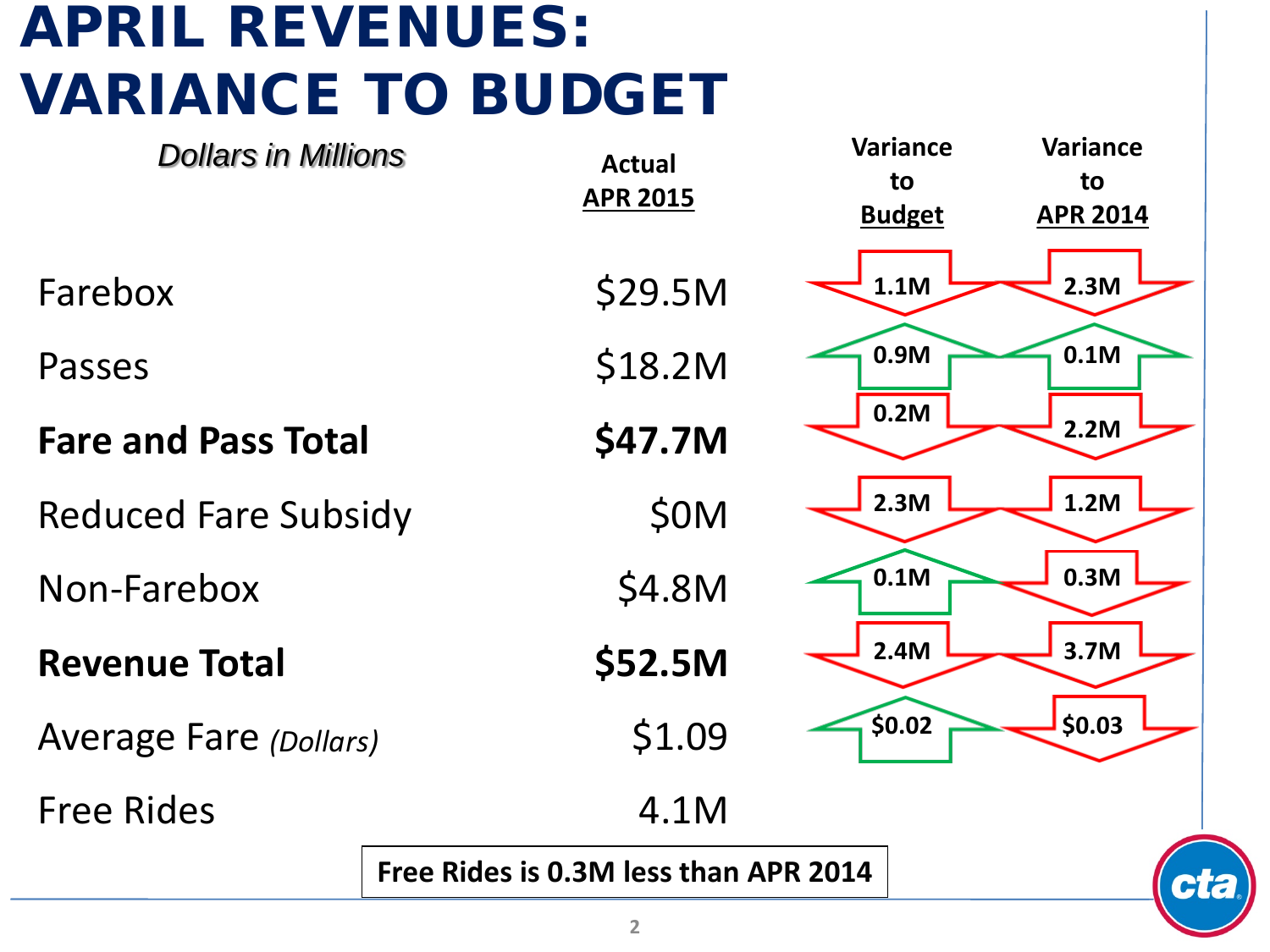### YEAR TO DATE REVENUES: VARIANCE TO BUDGET

| <b>Dollars in Millions</b>    |                                                 | <b>Actual</b>  | Variance                | <b>Variance</b>       |
|-------------------------------|-------------------------------------------------|----------------|-------------------------|-----------------------|
|                               |                                                 | <b>APR YTD</b> | to<br><b>Budget YTD</b> | to<br><b>2014 YTD</b> |
|                               |                                                 |                |                         |                       |
| Farebox                       |                                                 | \$111.0M       | 3.6M                    | 5.0M                  |
| Passes                        |                                                 | \$71.5M        | 1.3M                    | 1.2M                  |
| <b>Fare and Pass Total</b>    |                                                 | \$182.5M       | 2.3M                    | 3.8M                  |
| <b>Reduced Fare Subsidy</b>   |                                                 | \$4.7M         | 4.7M                    | 0.1M                  |
| Non-Farebox                   |                                                 | \$20.2M        | 1.9M                    | 2.3M                  |
| <b>Revenue Total</b>          |                                                 | \$207.4M       | 5.1M                    | 6.2M                  |
| <b>Average Fare (Dollars)</b> |                                                 | \$1.10         | \$0.01                  | \$0.02                |
| <b>Free Rides</b>             |                                                 | 14.6M          |                         |                       |
|                               | Free Rides is 1.2M less than APR 2014 YTD<br>ct |                |                         |                       |
|                               |                                                 |                |                         |                       |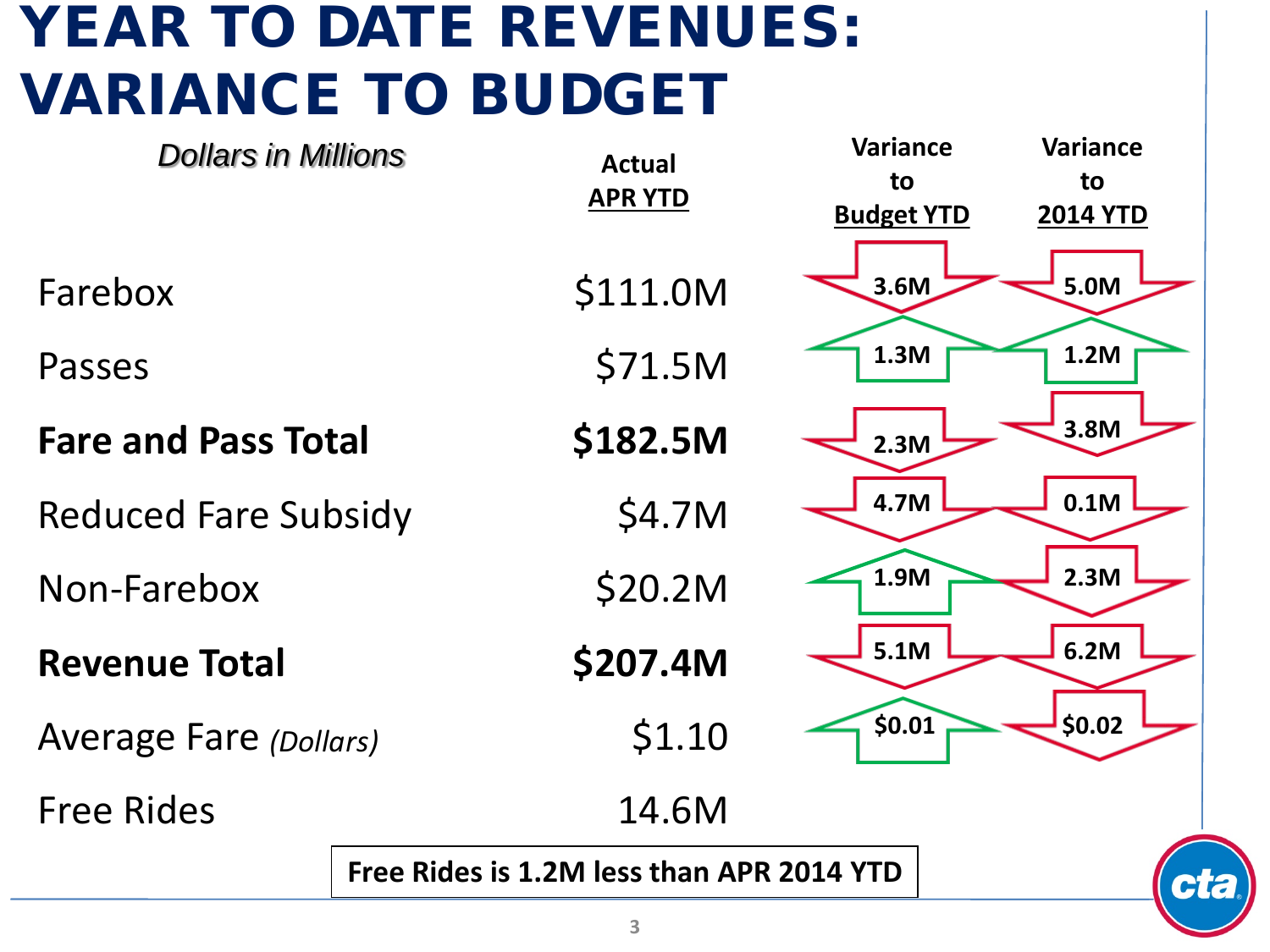

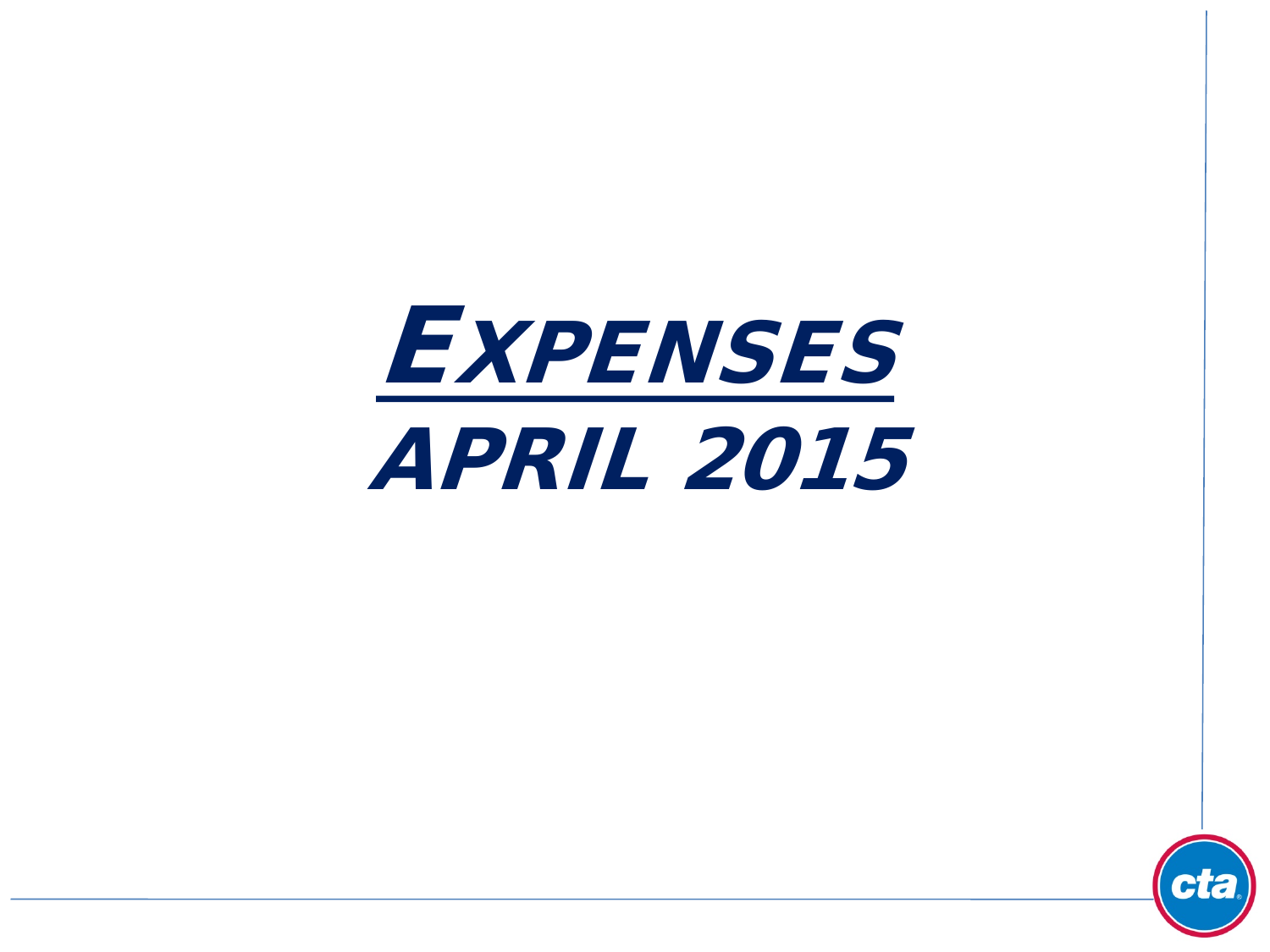# APRIL EXPENSES: VARIANCE TO BUDGET

*Dollars in Thousands*

| Category                                | <b>Actual</b><br><b>APR 2015</b> | <b>Favorable/</b><br>(Unfavorable)<br><b>Variance to</b><br><b>Budget</b> |
|-----------------------------------------|----------------------------------|---------------------------------------------------------------------------|
| Labor                                   | 81,448                           | 2,246                                                                     |
| <b>Material</b>                         | 7,243                            | (1,491)                                                                   |
| <b>Fuel</b>                             | 4,301                            | 159                                                                       |
| <b>Power</b>                            | 1,841                            | 441                                                                       |
| <b>Provision Injuries &amp; Damages</b> |                                  |                                                                           |
| <b>Purchase of Security Services</b>    | 1,199                            | $\overline{\mathbf{3}}$                                                   |
| <b>Other Expenses</b>                   | 23,091                           | (313)                                                                     |
| <b>Total Operating Expenses</b>         | 119,122                          | 1,046                                                                     |

**Other expenses consist of: Utilities, Advertising & Promotions, Travel & Meetings, Contractual Services, Leases & Rentals, Pension Obligation Bond, and General Expenses.**

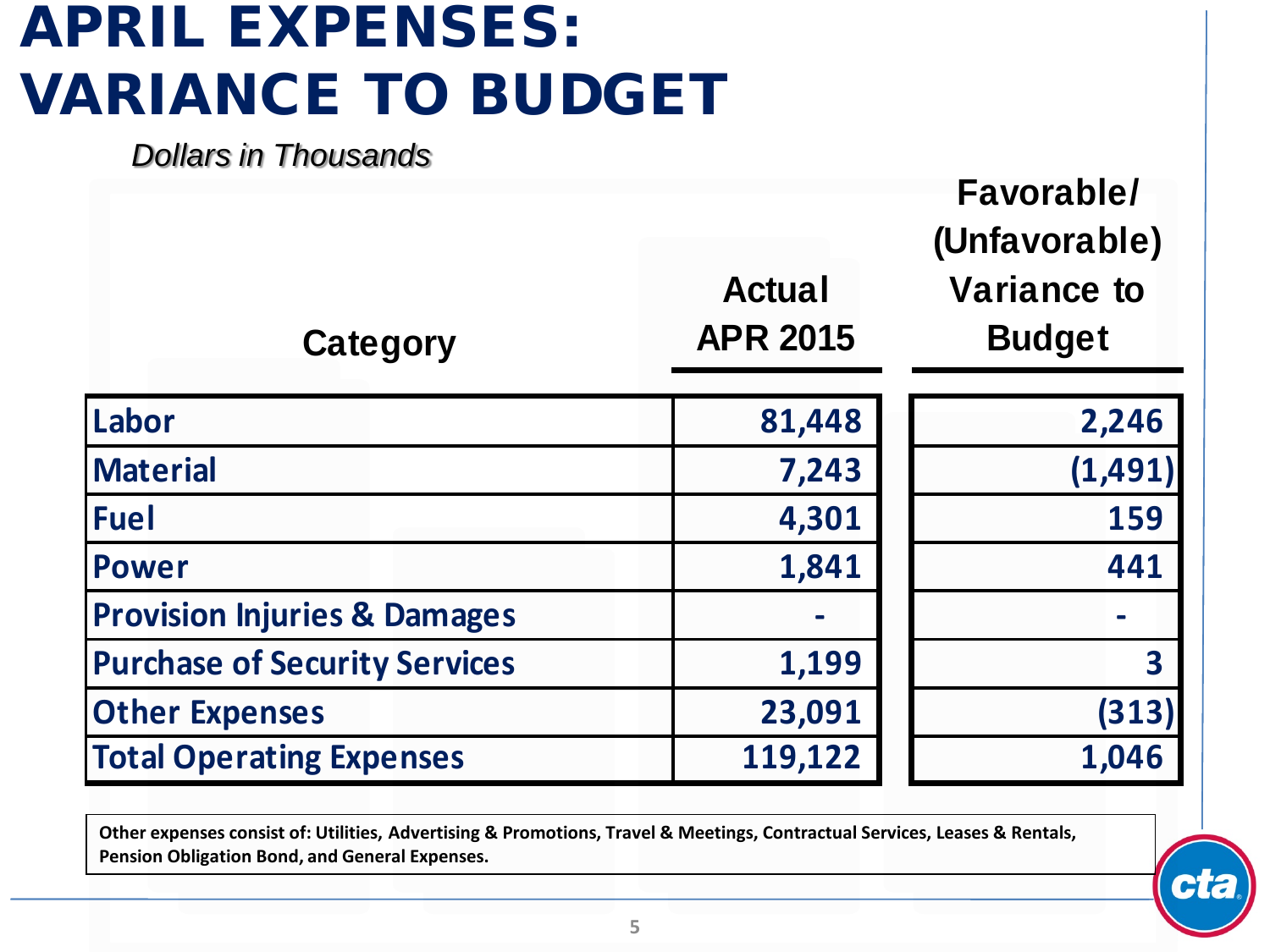### YEAR TO DATE EXPENSES: VARIANCE TO BUDGET

*Dollars in Thousands*

| Category                                | <b>Actual</b><br><b>YTD 2015</b> | <b>Favorable/</b><br>(Unfavorable)<br><b>YTD Variance</b><br>to Budget |
|-----------------------------------------|----------------------------------|------------------------------------------------------------------------|
| Labor                                   | 326,275                          | 6,438                                                                  |
| <b>Material</b>                         | 27,679                           | (2,862)                                                                |
| <b>Fuel</b>                             | 17,468                           | 874                                                                    |
| <b>Power</b>                            | 10,903                           | 125                                                                    |
| <b>Provision Injuries &amp; Damages</b> |                                  |                                                                        |
| <b>Purchase of Security Services</b>    | 4,656                            | 153                                                                    |
| <b>Other Expenses</b>                   | 93,049                           | (295)                                                                  |
| <b>Total Operating Expenses</b>         | 480,029                          | 4,434                                                                  |

**Other expenses consist of: Utilities, Advertising & Promotions, Travel & Meetings, Contractual Services, Leases & Rentals, Pension Obligation Bond, and General Expenses.**